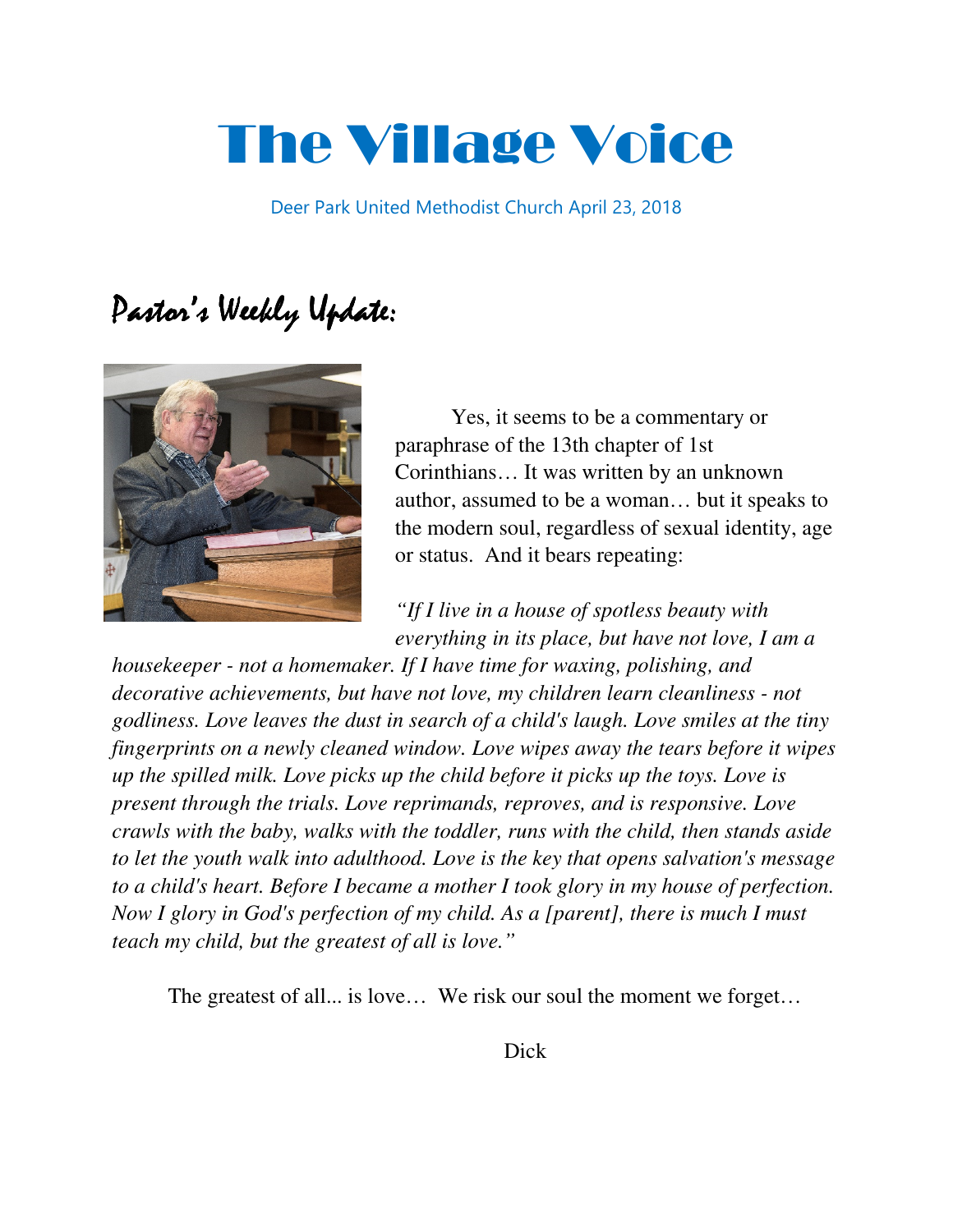## SERVICE SNAPSHOTS

## On Sunday…

• Niccole M. and John G. helped us all out as liturgist and usher. Joyce VonVett accompanied the hymns. Betty C. gave a talk about stewardship. Pastor Dick gave a wonderful message to the children about Earth Day and then gave one to the rest of us.

## JOYS AND CONCERNS:

- Kim, prayers for her grandson who had to take an ambulance ride.
- Jean T, continued prayers as she recovers from stress.
- Pete, joy for grandkids.
- Beth, joy for birthdays celebrated.

## BIBLE VERSES FOR NEXT WEEK:

April 29, 2018

- Acts  $8:26-40$
- Psalm 22:25-31 (UHM 752)
- 1 John 4:7-21
- $\bullet$  John 15:1-8

## UPCOMING EVENTS:

**Sunday, April 29**: Stewardship Lunch, hosted by Church Council. All are welcome

**DPUMC Church Work Day, Saturday, May 5, 8:00 a.m.-Noon** - Now that "Woodpile Workday" season has ended, we will continue to meet on First Saturday mornings - but for a different purpose. We will do needed yard work, maintenance and upkeep of our church building and grounds. Come and bring your work gloves, weed eaters, clippers, etc. You'll have some fun, experience camaraderie, and help keep our building and grounds looking spiffy! (See Pete Von Vett or Doug Becvar for more information.)

**Craft Project: Tuesdays, May 8, 15, 22 10:00-11:30 a.m.** On Saturday, June 9, the church will be hosting a booth at Rhubarb Fest in Pine Grove. Linda Z. will face paint and members will interact with the community. We will make small gifts of native wildflower bombs - to be given away. Extras will be given away at Bailey Day in an effort to promote our church. Anyone who wants to help us to create these items may help on the dates above. We'll be working in Fellowship Hall and outside as weather permits.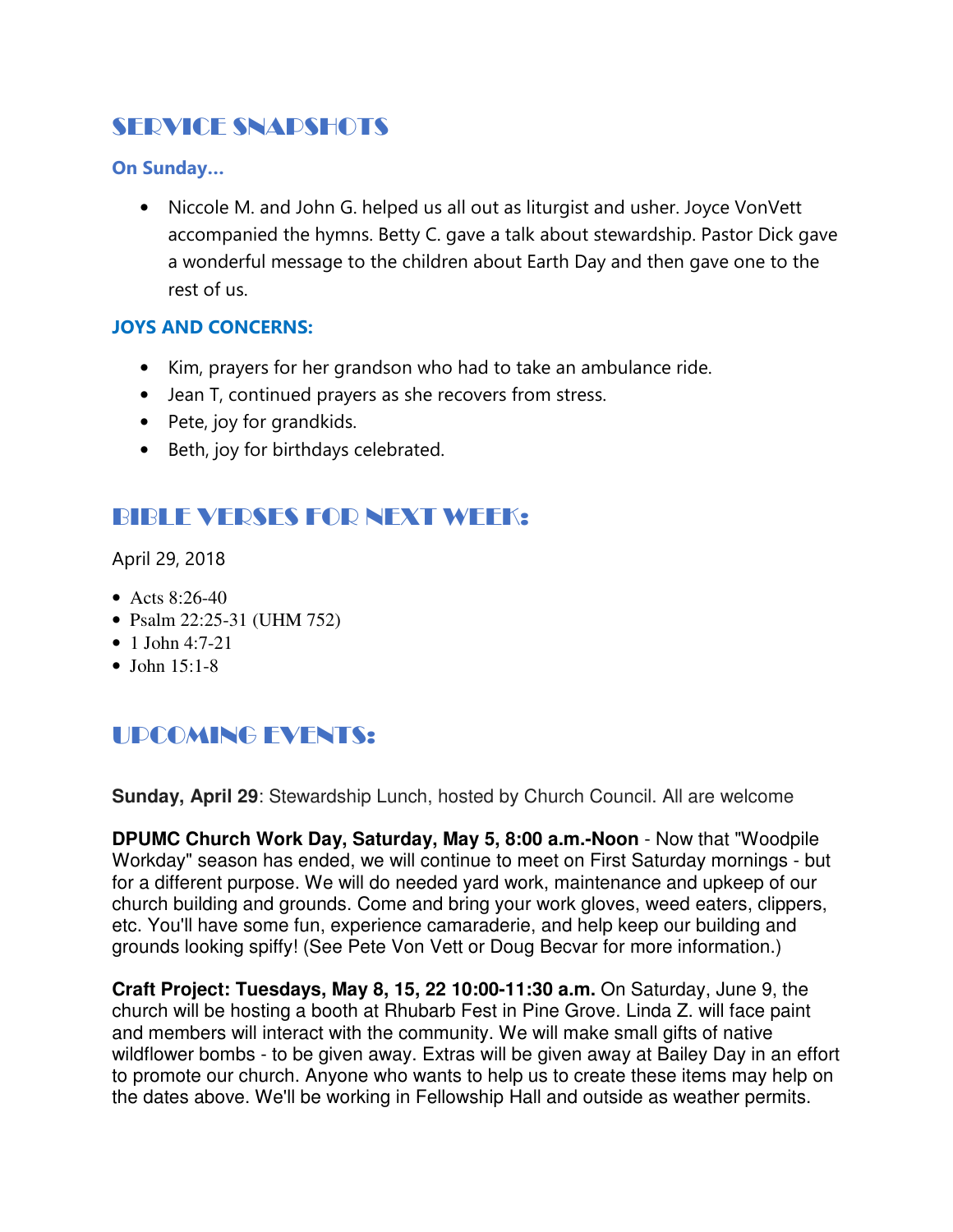#### NEXT SUNDAY

For next Sunday, April 29, we have the following:

Liturgist – Kim Moore Usher – Mike Moore Sunday School – volunteer needed Children's Time – volunteer needed Fellowship – Stewardship Lunch, everyone come and enjoy!

NOTE: We are in need of Sunday volunteers for Sundays in April/May! Sign-up sheets are available on the table in Fellowship Hall see where you might be able to help out, or send an email to the office. Thanks! Anyone that is available to sing or play for Special Music any upcoming Sunday please let Jean, in the church office, know.

#### SUPPORT DEER PARK PROGRAMS & MISSION:

Click the links below to learn how you can support Deer Park UMC General Programs & Outreach:

- "Music Revival" Instrument Program
- Collecting shoes for Soles for Souls
- Deer Park UMC is now registered with Amazon Smile.
- Use Safeway or King Soopers Gift Cards
- Join the UMC Market
- Share Time & Talent at DPUMC

**Our Noisy Offering** is being repurposed to the church's general fund. Please drop your extra change in the bucket at the back of the sanctuary.

#### THOUGHT FOR THE DAY:

"For every evil under the sun there is a remedy, or there is none. If there is one, seek till you find it: if there be none, never mind it."